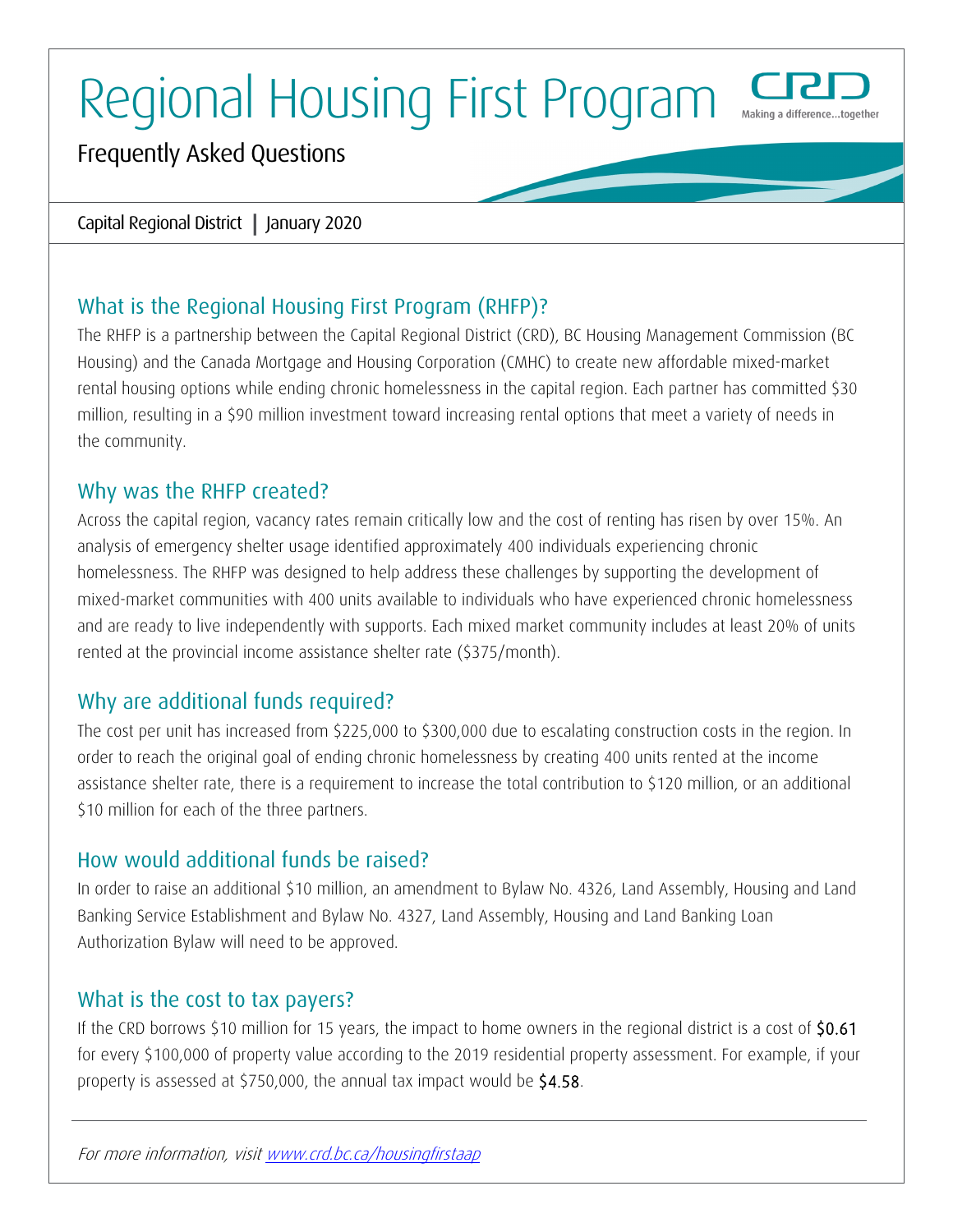# What happens if the bylaw amendments are approved?

The amendments would authorize the CRD to borrow and contribute an additional \$10 million to the RHFP, which BC Housing will match. Both partners would then seek matching funds from federal partners to increase the overall investment to \$120 million. The RHFP would then be able to meet its original goal to develop mixed market communities with 400 units available at the provincial income assistance shelter rate.

## What happens if the amendment is not approved?

Without additional funding, the RHFP would only be able to create 300 units to be rented at the provincial income assistance shelter rate within mixed market communities.

## What is the approval process?

In order for the bylaws to be approved, consent is required from a minimum of two-thirds of all 16 participants in the capital region, which includes 13 municipalities and 3 electoral areas. In other words, results from all participants are tallied and a minimum of 11 must be in favour before the bylaws can be adopted.

The 13 municipalities within the CRD are: City of Victoria, District of Oak Bay, District of Saanich, District of Central Saanich, District of North Saanich, Town of Sidney, District of Highlands, Town of View Royal, City of Colwood, City of Langford, District of Metchosin, District of Sooke and Township of Esquimalt.

In these municipalities, municipal councils provide their consent by passing a resolution by majority vote on behalf of their electorate to approve the bylaw amendments.

The 3 electoral areas within the CRD are: Salt Spring Island, Southern Gulf Islands and Juan de Fuca

In the electoral areas, elector assent is obtained through an alternative approval process (AAP). This involves publicizing statutory ads that provide notice of the proposed amendments. If electors object, they complete a form and submit it to the CRD. If more than 10% of eligible electors object, assent is not obtained for that electoral area.

#### Is this a priority for the CRD?

Yes. The CRD Board identified 'Community Wellbeing' as a strategic priority and the 2019-2022 Corporate Plan outlines the CRD's commitment to "create and deliver more affordable housing across the region in a manner aligned with the Regional Growth Strategy in order to address the needs of a diverse and growing population, including vulnerable residents."

## What are the program timelines?

As part of the partnership agreement, all projects must commence construction prior to December 31, 2021.